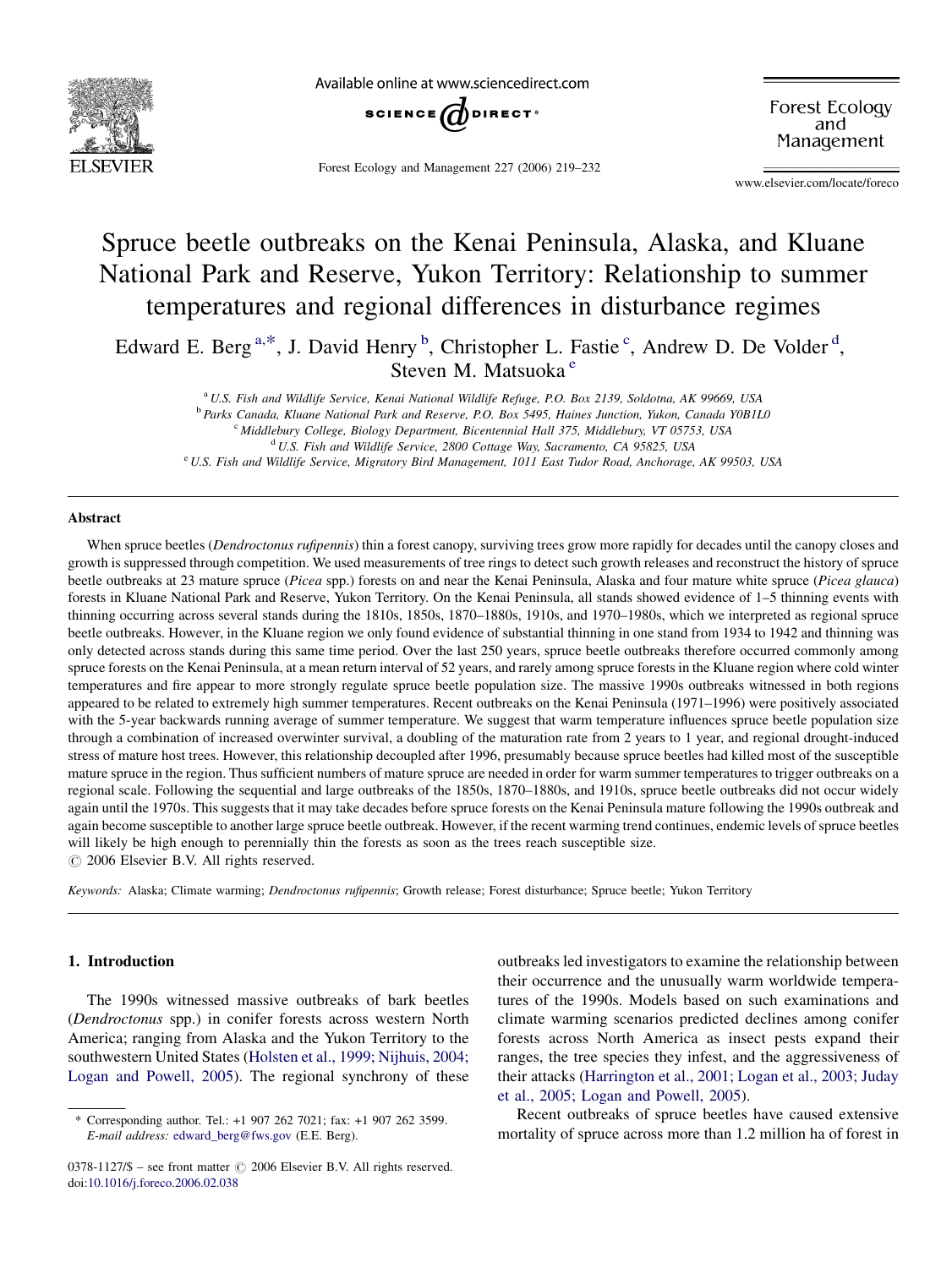<span id="page-1-0"></span>south-central Alaska from 1989 to 2004 [\(U.S. Forest Service,](#page-12-0) [2005\)](#page-12-0) and more than 350,000 ha of forest in the southwestern Yukon Territory from 1990 to 2004 (R. Garbutt, Canadian Forest Service, unpublished data). Advance warning of these massive outbreaks would have helped forest managers in these regions respond more effectively to the rapid changes in forest condition [\(Ross et al., 2001](#page-12-0)). However, a poor understanding of the factors that contributed to these outbreaks has made forecasting such events difficult. Previously, spruce beetle populations erupted to outbreak levels when forests were mature and a triggering disturbance, such as windthrow, fire, or harvest, created sufficient numbers of injured and dying spruce which were favorable for beetle reproduction ([Schmid and](#page-12-0) [Frye, 1977; Werner et al., 1977; Holsten, 1990; Safranyik et al.,](#page-12-0) [1990\)](#page-12-0). However, the recent outbreaks were different from previous regional events in that they did not result from a clearly identifiable disturbance. Furthermore, it is unclear whether the recent outbreaks were within the normal historical range of outbreak sizes [\(Ross et al., 2001\)](#page-12-0) because records of outbreaks in the region date back only to 1920 ([Holsten, 1990\)](#page-12-0); less than the mean interval of 116 years between outbreaks in Colorado ([Veblen et al., 1994\)](#page-12-0).

Evidence for past outbreaks of spruce beetles can be found in growth pulses of trees that survived previous outbreaks ([Veblen](#page-12-0) [et al., 1991a,b\)](#page-12-0). Spruce beetles selectively attack mature spruce, because large, slow-growing spruce are less able to resist the establishment of adult spruce beetles in the inner bark or phloem layer [\(Hard et al., 1983; Hard, 1987\)](#page-12-0). After the overstory spruce are killed by spruce beetles, the smaller surviving spruce have less competition for light, soil moisture, and nutrients, and often increase their growth abruptly ([Veblen](#page-12-0) [et al., 1991a,b](#page-12-0)). In this paper, we used the dendrochronology techniques developed by [Veblen et al. \(1991a,b\)](#page-12-0) and reconstructed spruce beetle outbreak histories among mature spruce forests in the Kenai Peninsula and Cook Inlet region of south-central Alaska and the Kluane National Park and Reserve in the southwestern Yukon Territory. Specifically, we reconstructed outbreak histories back to the mid-1700s in these two regions using measurements of annual growth rings among mature white (Picea glauca), Sitka (P. sitchensis), and Lutz spruce  $(P. x *luztii*)$  in order to  $(1)$  estimate the timing, magnitude, and extent of previous spruce beetle outbreaks; (2) estimate the return interval of beetle outbreaks; (3) compare spruce beetle disturbance regimes between the more maritime forests of south-central Alaska and arid interior forests of the southwestern Yukon Territory. We then used data from aerial surveys of forest area infested by spruce beetles from the Kenai Peninsula from 1971 to 2003 to test the hypothesis that the occurrence of regional outbreaks of spruce beetles was related to warm summer temperatures.

# 2. Materials and methods

#### 2.1. Study area

The Kenai Peninsula–Cook Inlet region (Kenai Peninsula hereinafter) lies in south-central Alaska west of Prince William Sound (Fig. 1). The topography of the area is variable with the Kenai Mountains forming a rugged spine of peaks, icefields, and glaciers along the eastern side of the Peninsula, with elevations rising to 2000 m. The Kenai Lowland forms a broad plateau 15–100 m in elevation, extending to Cook Inlet. On the



Fig. 1. Locations of mature spruce forests sampled in the Kenai Peninsula—Cook Inlet region, Alaska, USA, and Kluane National Park and Reserve, Yukon Territory, Canada. Site names are shown in [Fig. 3](#page-4-0).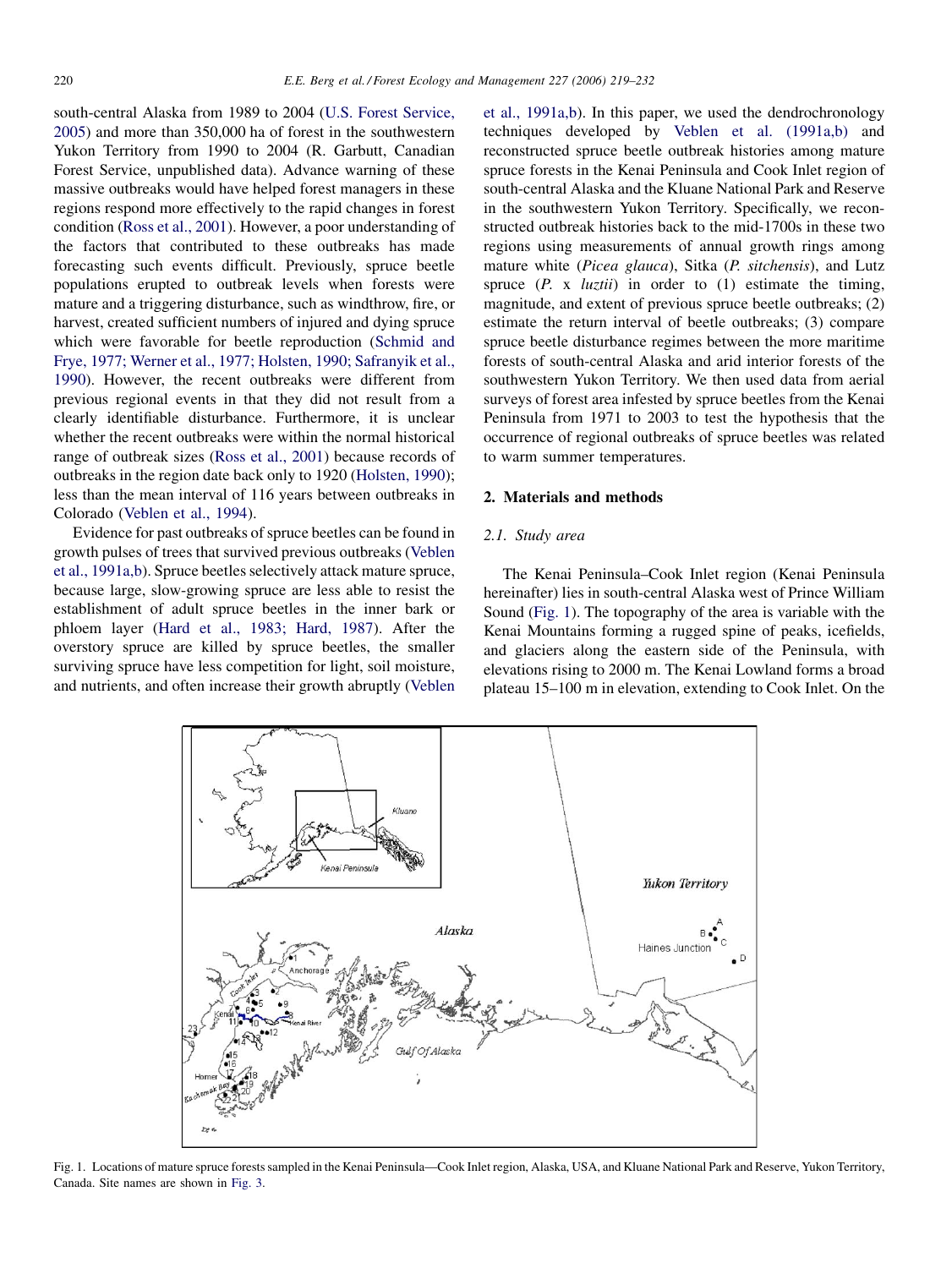coast, the climate was moderately maritime with a mean annual temperature of 1.1  $\degree$ C and mean annual precipitation of 485 mm ([WRCC, 2005\)](#page-13-0). The climate graded to a more continental condition in the rainshadow of the mountains. The forests of the Kenai Lowland were transitional between coastal rainforests of Sitka spruce and boreal forests of white spruce and resin birch (Betula neoalaskana) that are more typical of interior Alaska. A hybrid zone of Lutz spruce extended north from Kachemak Bay to the Kenai River. We separated the Kenai Peninsula into two geographic areas divided by Tustumena Lake in our analyses, Northern and Southern Kenai Peninsula. The area north of Tustumena Lake contained a diverse mix of forest types and stand ages, due in part to an active fire regime [\(De Volder, 1999\)](#page-12-0). The area south of Tustumena Lake was primarily continuous mature white/Lutz spruce forest where most stands have not burned for hundreds of years (Berg et al., this issue).

Kluane National Park and Reserve (Kluane hereinafter) lies in the southwestern corner of the Yukon Territory, an area dominated by mountains and glaciers. Approximately 18% of the area was vegetated, largely along the Shakwak Trench, Duke Depression, and the flanks of the Kluane Range [\(Environment](#page-12-0) [Canada, Parks, 1987](#page-12-0)). The area is continental in climate with a mean annual temperature of  $-2.5$  °C and mean precipitation of 305 mm (W. Miller, Environment Canada, personal communication). The Kluane forests were primarily composed of white spruce and quaking aspen (*Populus tremuloides*).

#### 2.2. Dendrochronology and spruce beetle outbreaks

We used measurements of spruce growth rings to detect past outbreaks of spruce beetles following the methods of [Veblen](#page-12-0) [et al. \(1991a,b\).](#page-12-0) This assumes that growth releases of understory spruce, as evidenced by larger growth rings, are best explained by past attacks by spruce beetles and not by some other source of spruce mortality. This assumption is reasonable among spruce forests in south-central Alaska and southwestern Yukon Territory as (1) no other forest insect or tree disease is known to preferentially kill mature spruce and create accelerated growth among understory trees [\(Holsten](#page-12-0) [et al., 2001](#page-12-0)); (2) fires among spruce stands in the region are typically stand-replacing events with few surviving spruce ([Rowe and Scotter, 1983\)](#page-12-0); (3) windstorms in the region only blow down mature spruce on a sporadic or localized basis; (4) few stands in the region show evidence of stumps from historic selective logging (E.E. Berg, U.S. Fish and Wildlife Service, unpublished data).

We sampled growth rings from mature white, Sitka, and Lutz spruce at 23 sites on and near the Kenai Peninsula from 1994 to 2002 and from mature white spruce at four sites in Kluane in 2001 ([Fig. 1](#page-1-0)). On the Kenai Peninsula, our selection of sites was conditioned by access of stands by road, boat, or trail; limited availability of a helicopter; and permissions to enter private and public lands. We chose most sites to represent typical mature spruce forests with no visible signs of fire, windthrow, past cutting, or other human disturbance. However, we chose three sites because of known historical disturbances: Polly Creek for an 1899 report of a dead forest, Moraine Lake for evidence of an 1860s fire, and Humpy Creek for a report of a 1970s blowdown. Similarly we chose the four Kluane sites to represent typical mature spruce forests in road accessible areas. The Papineau Road site was selected because of reports of spruce beetle outbreak in the 1940s [\(Furniss, 1950; Downing,](#page-12-0) [1957](#page-12-0)). Mature forest stands in the Kluane area usually exhibited evidence of previous fire activity ([Francis, 1996; Hawkes,](#page-12-0) [1983](#page-12-0)) so we also sampled growth rings from well-preserved burn poles to date previous fires.

At most sites, we extracted cores from 37 to 258 mature white, Lutz, or Sitka spruce with increment borers. We preferentially sampled larger trees to get the longest possible time record and extracted cores at 70–130 cm above the root crown to avoid buttress swell. To avoid growth effects unrelated to competition, we did not sample trees with scars, broken tops, severe lean, or multiple or deformed trunks. Cored trees were located at least 10 m apart, and sampled stands ranged from 2 to 100 ha. We collected cross-sections from stumps at four Kenai sites following recent logging (Juneau Creek, Falls Creek, Anchor River, and Homer) and at one site following forest clearing for a new road (Bufflehead Road). At Homer we collected approximately 550 crosssections in a complete census of a 1.75 ha logged stand, and measured ring-widths on a randomly selected subsample of 49 cross-sections. At Bufflehead Road we collected crosssections from all mature spruce cut along a 1.1-km  $\times$  7-m right-of-way along a new road.

We processed all cores and cross-sections using standard dendrochronological methods ([Stokes and Smiley, 1968](#page-12-0)). We measured ring-widths from cores and cross-sections with a Velmex $\mathbb{B}$  sliding bench micrometer, visually cross-dated ringwidth series with marker rings when possible, and confirmed dates with program COFECHA ([Holmes et al., 1986\)](#page-12-0). We used program JOLTS (R.L. Holmes, University of Arizona, unpublished data), to detect growth releases for individual trees by calculating for each year a ratio of the forward 10-year mean of growth-ring widths to the backward 10-year mean of growth-ring widths. If this ratio exceeded 2.0, we scored a release for that year (Fig. 2). Using the 1950–1990 record as a calibration period, we found the 10-year mean window for



Fig. 2. A growth release was defined as a doubling  $(2\times)$  of the ratio of the forward 10-year mean to the past 10-year mean of annual ring-widths (growth ratio) in a spruce tree. In this example, a growth release was detected in 1871.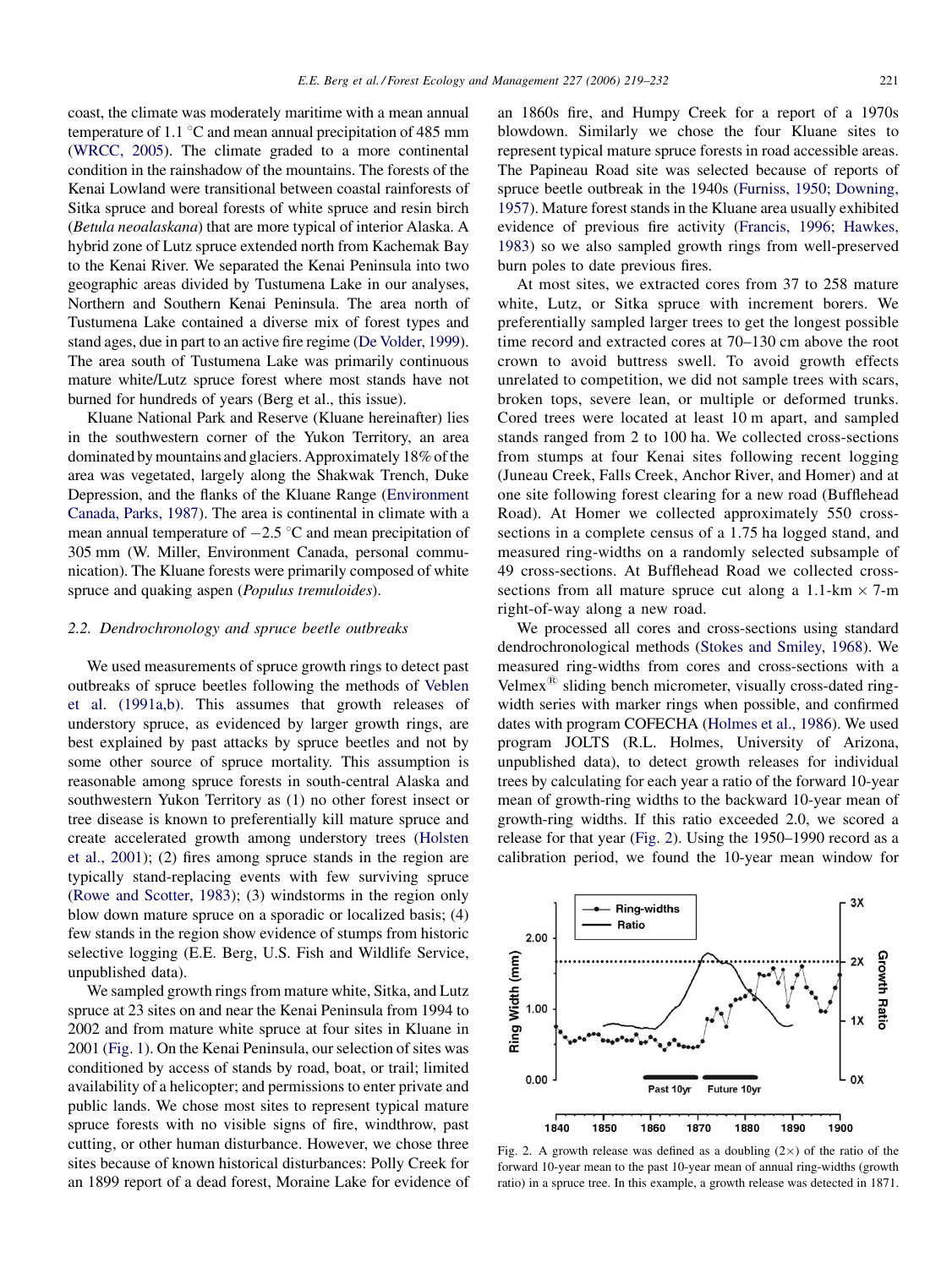evaluating releases to be (1) long enough to smooth the 5- to 8-year periodicity in ring-widths associated with the El Niño-La Niña cycle and (2) short enough to detect short duration releases that only lasted 4–10 years following low-intensity outbreaks. Our choice of 2.0 as the release factor was conservative, however, and may have missed detecting some small-scale, short-lived canopy thinning events. Using this method the first and last 10 years of the ring-width series for an individual tree were not available for detecting releases because of insufficient number of years to calculate the release factor. To control for lack of independence among releases within an individual tree, we only counted the first year of release and omitted any of the releases in the ensuing 10 years. After this 10-year censuring of data, the tree was again available for detecting releases.

We estimated the probability of encountering the observed number of first-year releases in a given 5-year period and stand using a binomial model described by [Ross \(1988\).](#page-12-0) We used a minimum sample size of 10 trees for each year for each stand and chose the 5-year interval to smooth temporal variation among first-year releases. Specifically, we first estimated for each stand the overall probability of a tree releasing across all years of sampling. This was calculated by taking the ratio of the total number of first-year releases observed among all trees sampled to the total number of available tree-years; the latter omitting for each tree the first and last 10 years of the tree-ring series and the decades following first-year releases. Next, we tallied separately for each 5-year period both the number of trees releasing and the number of trees available for release in the stand and then used the binomial model to compare these to the overall probability of a tree releasing in the same stand across all years of sampling. For example, given an overall probability of 1% that a tree in a stand will express a first-year release, the binomial formula calculated that the probability of 12 out of 80 trees exhibiting a first-year release during a 5-year period  $(80 \text{ trees} \times 5 \text{ years} = 400 \text{ tree-years})$  was 0.0006, a highly significant event compared to the expected value of 4 releases over 5 years for the 80 trees  $(0.01 \text{ year} \times 400 \text{ tree-years}).$ 

# 2.3. Models of spruce beetle outbreaks relative to summer temperature

We used autoregressive logistic regressions ([Allison, 1999](#page-11-0)) to model the probability that a large spruce beetle outbreak  $($  >15,000 ha) would occur relative to temperature, geographic area, and their interaction. We constructed the binary response variable using data on forest area infested from 1971 to 1996 as estimated from aerial surveys of recently killed spruce with red needles conducted by the U.S. Forest Service and Alaska Division of Forestry [\(U.S. Forest Service, 2004](#page-12-0)). We chose the large outbreak size so as to include equal numbers of observations of outbreaks and non-outbreaks. We also excluded data after 1996 because the depletion of spruce available after the peak year of the recent outbreak would decouple potential relationships between outbreaks and temperature. We restricted analyses to data from the Kenai Peninsula because we only had a short time series of data (1994–2004) available from similar surveys in the Kluane region by the Canadian Forest Service ([Garbutt, 2005](#page-12-0)).

We included as a categorical explanatory variable, geographic area (area), by separating the Kenai Peninsula into two areas, Northern and Southern Kenai Peninsula. We computed annual estimates of mean summer temperature from May to August  $({}^{\circ}C)$  using meteorological data collected at the city airports of Kenai (Northern Kenai Peninsula) and Homer (Southern Kenai Peninsula; [WRCC, 2005\)](#page-13-0). We chose the period from May to August because it covered the phase of the spruce beetle life cycle when warm ambient temperature can cause spruce beetle maturation to accelerate from 2 years to 1 year ([Werner and Holsten, 1985a,b](#page-12-0)). We examined seven explanatory variables of annual summer temperature; the current year and backwards running averages of 2–7 years.

For each of the seven temperature explanatory variables we developed autoregressive logistic regression models with (1) temperature alone, (2) temperature and area, and (3) temperature, area, and their interaction. This resulted in a total of 21 candidate models whose relative fit we compared using Akaike's information criterion adjusted for small samples size ( $AIC<sub>c</sub>$ ), standardized by subtracting the  $AIC<sub>c</sub>$  value from the model with lowest AIC<sub>c</sub>  $(\Delta_i)$ , and expressed as a relative likelihood that the model was the best among the set of candidate models (Akaike weight,  $w_i$ ). We considered models with  $\Delta_i \leq 2.0$  to be best supported by the data. We also summed Akaike weights  $(\sum w_i)$  to summarize the overall support for models that shared a common effect [\(Burnham and Anderson,](#page-11-0)  $2002$ ). Finally we used a two-tailed, paired *t*-test to compare between the Northern and Southern Kenai Peninsula (1) annual summer temperature from 1971 to 1996 and (2) annual area infested by spruce beetles from 1971 to 2003.

## 3. Results

# 3.1. Dendrochronology and spruce beetle outbreaks

All 23 stands of white, Sitka, and Lutz spruce that we examined on the Kenai Peninsula exhibited growth releases during the last 200–250 years with many showing evidence of repeated thinning. However, we only detected evidence of fire in one stand ([Fig. 3\)](#page-4-0). We detected statistically significant thinning events in several stands on the northern (6 of 13 stands) and southern (5 of 10 stands) Kenai Peninsula in the 1810– 1820s ([Figs. 3 and 4\)](#page-4-0), with moderate percentages of trees released (up to 50% of trees released per 5 years). Thinning events were detected across most sites (17 of 23 sites) during the 1870–1880s with southern sites showing the strongest evidence of major thinning (up to 60% of trees released per 5 years), including the Polly Creek site on the west side of Cook Inlet. Following this large and intensive outbreak many spruce in effected stands experienced accelerated growth  $(\geq 2)$  times the historical average growth in the stand) for 60–80 years, into the 1950s after which growth slowed and became suppressed [\(Fig. 5](#page-6-0)). Most northern Kenai Peninsula sites showed moderate releases in the 1910–1920s (8 of 13 sites) and more intense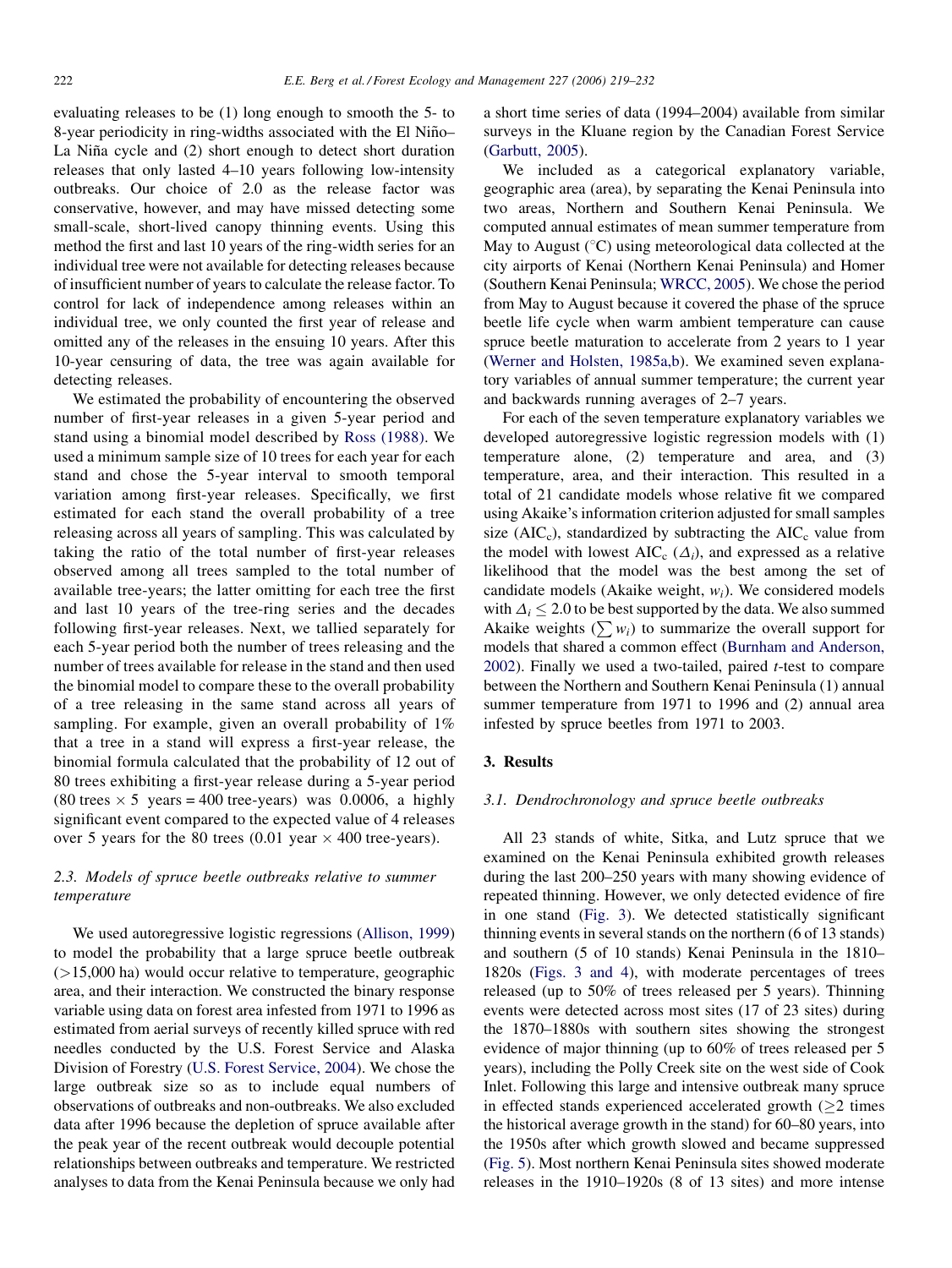<span id="page-4-0"></span>

1600 1620 1640 1660 1680 1700 1720 1740 1760 1790 1800 1820 1840 1860 1880 1900 1920 1940 1960 1980 2000

Fig. 3. Growth release patterns among mature spruce at 23 sites in Kenai Peninsula—Cook Inlet, Alaska and four sites in Kluane National Park and Reserve, Yukon Territory, as detected by program JOLTS. Peaks show significance of releases among spruce trees in a given stand during discrete 5-year intervals: small peaks

 $(0.01 < P \le 0.05)$ , medium peaks  $(0.001 < P \le 0.01)$ , large peaks  $(P \le 0.001)$ . Dates of fires (\*) were determined by cross-dating burned poles against live trees.

releases during the 1970s (7 of 13 sites) [\(Fig. 5](#page-6-0)). Although few statistically significant outbreaks were detected in the early 1960s, most sites (20 of 23 sites) exhibited short-lived growth pulses of 3–5 years that were suggestive of light thinning events ([Fig. 5](#page-6-0)). During the 1990s all 23 sites sustained major infestations and spruce mortality. The mean and median return interval between statistically significant release events, which we interpret as either local or regional spruce beetle outbreaks, was 52 and 45 years, respectively [\(Fig. 6\)](#page-6-0).

Of the four Kluane stands, only Papineau Road showed a substantial growth release, confirming an outbreak reported from the 1940s ([Furniss, 1950; Downing, 1957](#page-12-0)). The other three Kluane stands showed small but statistically significant releases in the 1930 and 1940s, as well as other releases not correlated among stands. These 1930–1940s outbreaks were further verified by cores extracted from both standing and downed spruce with beetle scars on the Papineau Road site which had estimated death dates ranging from 1934 to 1942, 6– 8 years before construction of the Haines Road began in the 1940s. Surviving trees on the Papineau Road site exhibited strong releases with many still growing today at more than twice the historical average growth rate for the stand ([Fig. 5\)](#page-6-0).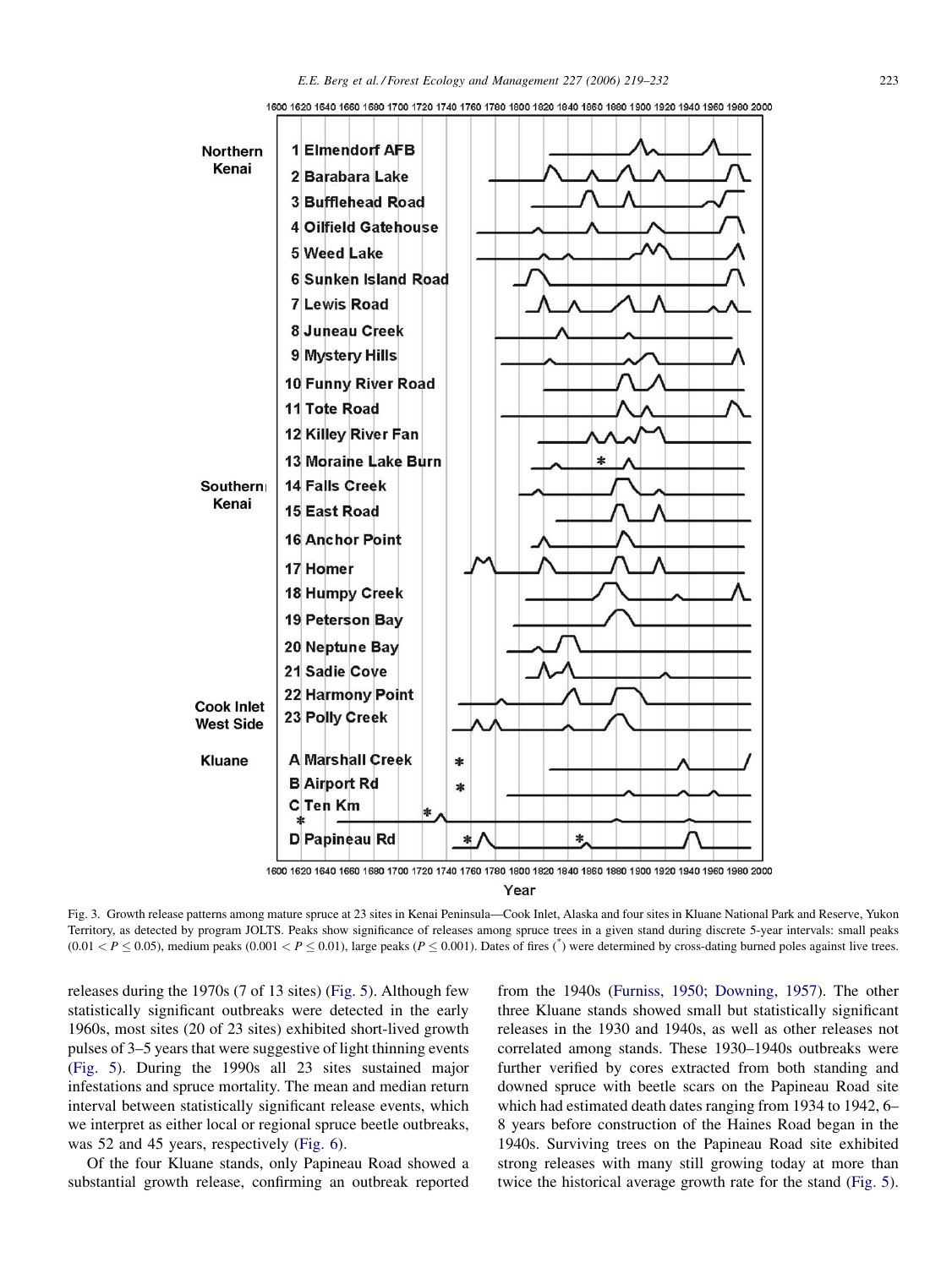<span id="page-5-0"></span>

Fig. 4. Average percentage of trees in a stand showing a growth release during a 5-year period; southern Kenai (10 stands), northern Kenai (13 stands), and Kluane (4 stands).

Burn poles on this site provided evidence for fires in 1758 and 1850. With the exception of the periods of 1934–1942 and 1994–2004, the white spruce forests examined in the Kluane region had not experienced a major spruce beetle outbreak within the last three centuries. Fires, however, were detected on all four Kluane sites and limited the early parts of our chronologies. At all four sites at least moderate infestations were observed in the 1990s and early 2000s.

# 3.2. Models of spruce beetle outbreaks relative to summer temperature

When we examined the record of annual red needle area relative to summer temperature, regional spruce beetle outbreaks appeared to be associated with periods of warm summers ([Fig. 7\)](#page-7-0). The first major outbreak of the post-1950 period occurred in the early 1970s, following the extremely warm and dry period of 1968–1969 on the Northern Kenai Peninsula. Red-needle area dropped to nearly zero by 1975, following three cool summers from 1973 to 1975. On the Southern Kenai Peninsula, the sustained onset of warm summers beginning in 1987 was followed by substantial increase in redneedle mortality beginning in 1990 and climaxing in 1996. Notably, the relationship between spruce beetle outbreaks and temperature was not observed during the warm summers of 1997 and 2001–2004. In the Kluane region, higher than average temperatures beginning in 1989 were associated with the outbreak that continued through 2005.

The logistic regression model that best fit these data from the Kenai Peninsula was one that included a positive relationship with the backwards 5-year running average of summer temperature (Model 1,  $\Delta_i = 0.0$ ,  $w_i = 0.59$ ; Tables 1 and 2). A nearly equivalent model included a positive relationship with the backwards 6-year running average of temperature (Model 2,  $\Delta_i = 1.21$ ,  $w_i = 0.32$ ; Table 1). The best model predicted that the odds of a large outbreak occurring increased by 17.8 times (95% CI = 12.6–25.2) with each 1 °C increase in average temperature and that the probability of a large outbreak occurring equaled 0.5 at an average temperature of 10.3  $\degree$ C [\(Table 2](#page-7-0) and [Fig. 8](#page-8-0)). Using the predicted probability of 0.5 as a cutoff, this model correctly classified 81% of the observed data, with classification better on the Southern (85%) than on the Northern Kenai Peninsula (76%). Using this model and temperature data from Kenai (1944–2003) and Homer (1932– 2003), we predicted that outbreaks occurred with a probability  $\geq$ 0.5 on the Northern Kenai Peninsula on 1960–1961, 1969– 1973, 1980–1985, and 1990–2003 and Southern Kenai Peninsula on 1944, 1984, 1990–2001, and 2003. Model fit was poor for data from 1997 to 2003 with only 1 of 7 years and

Table 1

Comparisons of fit<sup>a</sup> among the 10 best autoregressive logistic regression models of the probability of a large spruce beetle outbreak (>15,000 ha) occurring relative to covariates for May–August average temperature ( $\degree$ C) and geographic areas (north vs. south) 1971–1996, Kenai Peninsula, Alaska

| Model <sup>b</sup>                          | K | $-2L$ . | $AIC_c$ | $\Delta_i$ | $W_i$ |
|---------------------------------------------|---|---------|---------|------------|-------|
| 1. temp $(5 y)$                             | 3 | 54.5    | 61.0    | 0.0        | 0.42  |
| 2. temp $(6 \text{ y})$                     | 3 | 55.7    | 62.2    | 1.2        | 0.23  |
| 3. temp $(5 \text{ y})$ , area              | 4 | 54.5    | 63.3    | 2.3        | 0.13  |
| 4. temp $(6 \text{ y})$ , area              | 4 | 55.7    | 64.6    | 3.6        | 0.07  |
| 5. temp $(7 \text{ y})$                     | 3 | 59.0    | 65.5    | 4.5        | 0.04  |
| 6. temp $(5 \text{ y})$ , area, interaction | 5 | 54.4    | 65.7    | 4.7        | 0.04  |
| 7. temp $(6 \text{ y})$ , area, interaction | 5 | 55.7    | 67.0    | 6.0        | 0.02  |
| 8. temp $(4 y)$                             | 3 | 60.8    | 67.3    | 6.3        | 0.02  |
| 9. temp $(7 y)$ , area                      | 4 | 59.0    | 67.8    | 6.8        | 0.01  |
| 10. temp $(4 \text{ y})$ , area             | 4 | 60.4    | 69.2    | 8.3        | 0.01  |

<sup>a</sup> Model fit was compared using Akaike's information criterion adjusted for small sample size (AIC<sub>c</sub>), rescaled by subtracting the lowest AIC<sub>c</sub> value ( $\Delta_i$ ), and expressed as a relative likelihood of the model given the data  $(w_i)$ . AIC<sub>c</sub> was calculated based on the number of parameters  $(K)$ , including the error term, and the  $-2$  log likelihood ( $-2LL$ ) of the model.<br><sup>b</sup> Covariates considered for logistic regression models included geographic

area (area), temperature of the current year (temp), backwards running averages of temperature of 2–7 years [temp(2 y)–temp(7 y)], and interactions between temperature covariates and area (interaction). Models not included in the table all had  $w_i < 0.01$ .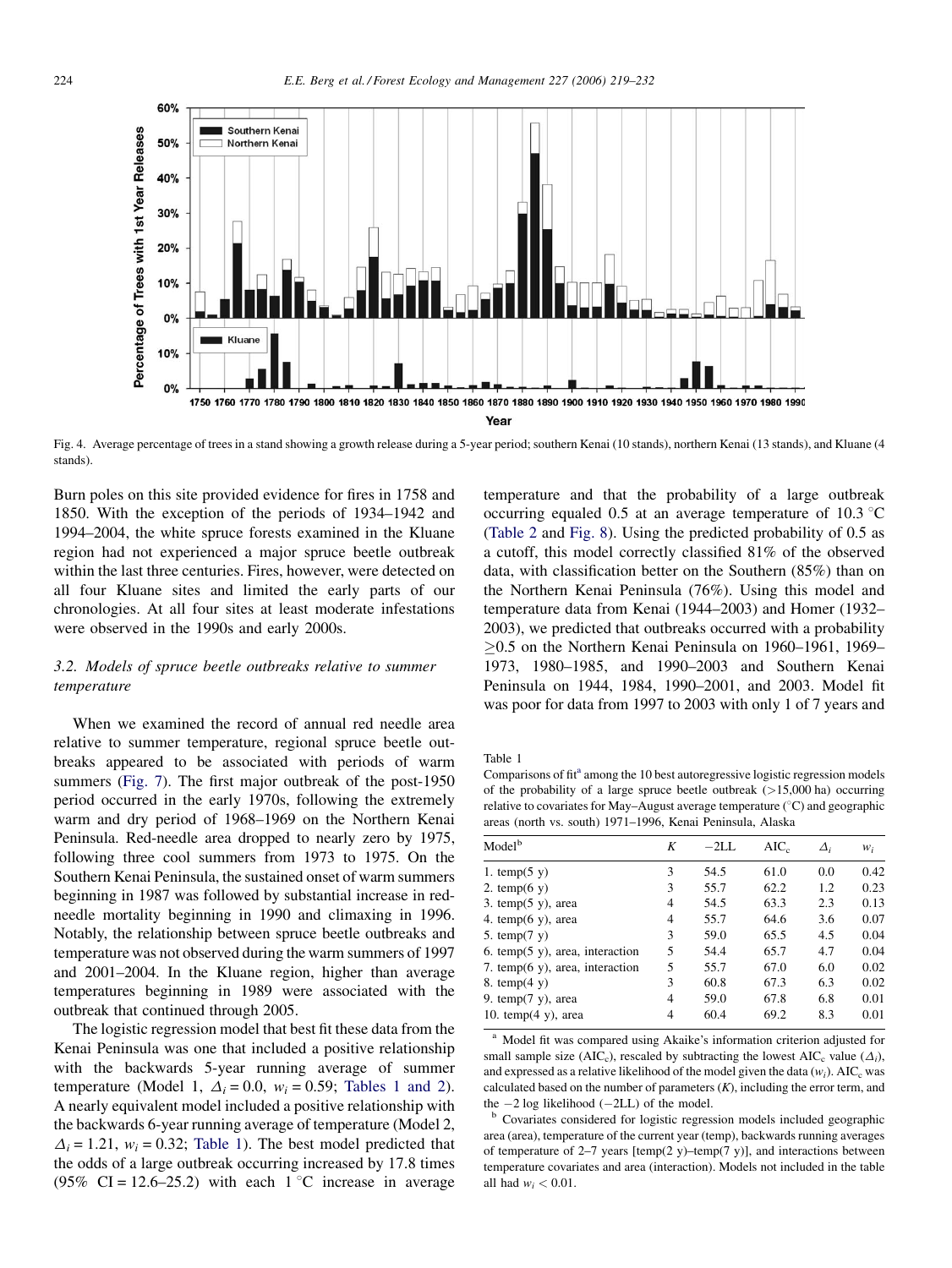<span id="page-6-0"></span>

1600 1620 1640 1660 1690 1700 1720 1740 1760 1780 1800 1820 1840 1860 1880 1900 1920 1940 1960 1980 2000<br>- 100%

Fig. 5. Percentage of trees growing at least twice the stand average growth rate. All stands were mature or old growth white, Lutz, or Sitka spruce with up to 50% hardwoods. Dates of fires  $(\check{\phantom{x}})$  were determined by cross-dating burned poles against live trees.



Fig. 6. Return intervals (years) between statistically significant ( $P \le 0.05$ ) growth releases at 23 mature spruce forests (71 total intervals), Kenai Peninsula—Cook Inlet, Alaska.

3 of 7 years classified correctly for the Northern and Southern Kenai Peninsula, respectively.

Prior to 1989, the average area infested was greater on the Northern (15,250  $\pm$  2326 ha) than the Southern Kenai Peninsula  $(6703 \pm 1997 \text{ ha}; t = 4.2, d.f. = 17, P = 0.001; Fig. 7)$  $(6703 \pm 1997 \text{ ha}; t = 4.2, d.f. = 17, P = 0.001; Fig. 7)$ . From 1989 to 2003 the area infested conversely was higher on the Southern (58,919  $\pm$  15,795 ha) than the Northern Kenai Peninsula  $(15,422 \pm 3600 \text{ ha}; t = 2.9, d.f. = 14, P = 0.011;$ [Fig. 7\)](#page-7-0). However, we did not find strong support for regional differences in the relationship between the probability of outbreaks occurring and temperature despite these differences in area infested, a slightly higher frequency of large outbreaks on the Northern (16 of 26 years) compared to the Southern Kenai Peninsula (10 of 26 years), and higher summer temperatures on the Northern (10.50  $\pm$  0.18 °C) versus South-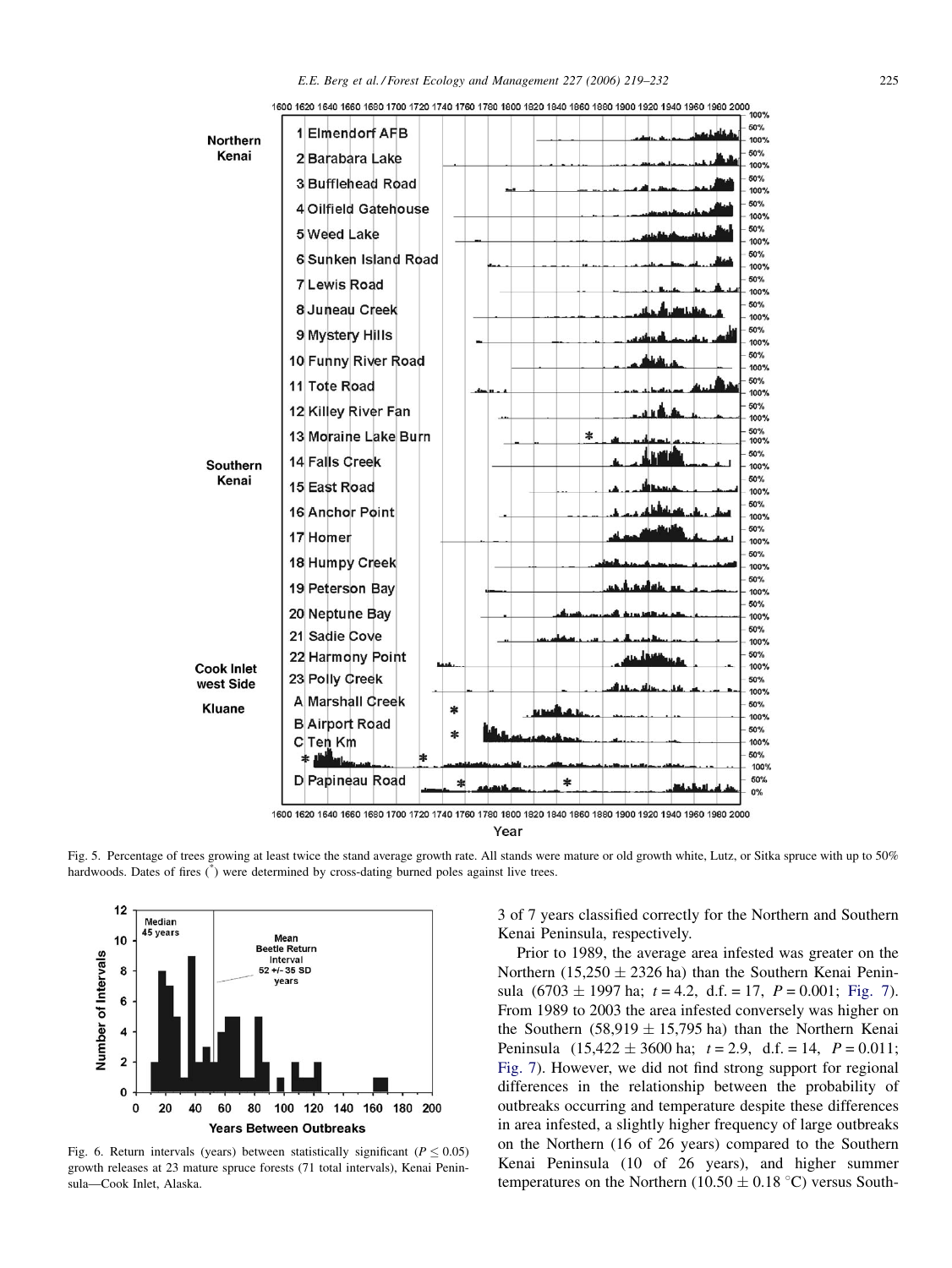<span id="page-7-0"></span>



Fig. 7. Annual summer temperatures and estimates of forest area (ha) infested by spruce beetles for (a) Northern Kenai Peninsula, (b) Southern Kenai Peninsula, and (c) southwestern Yukon Territory. May–August temperatures are shown as departures from the mean, in units of standard deviations. Forest area infested by spruce beetles was estimated from aerial surveys of spruce with red-needles that are characteristic or mortality by spruce beetles starting in 1971 and 1994 for the Kenai Peninsula and Yukon Territory, respectively. Kenai forest insect monitoring began in 1950 with ground-based field reports and estimates of spruce beetle affected area.

ern Kenai Peninsula  $(10.16 \pm 0.15 \degree C; t = 2.36, d.f. = 25,$  $P = 0.026$ ; [Fig. 8](#page-8-0)). Overall the seven models with single temperature variables were better supported by the data  $(\sum w_i = 0.71)$  than the 7 models that included temperature

and region  $(\sum w_i = 0.22)$  or the 7 full-factorial models  $(\sum w_i = 0.06;$  [Table 1\)](#page-5-0). All models including region suggested that the probability of outbreaks was higher on the Northern compared to the Southern Kenai Peninsula.

Table 2

Autoregressive model of the relationship between the probability of a large outbreak  $(>15,000$  ha) occurring relative to the 5-year backwards running average of summer temperatures, Kenai Peninsula, Alaska 1971–1996

| Parameter    | Estimate | S.E.      | Lower 95% CL | Upper $95\%$ CL | ∼        |                 |
|--------------|----------|-----------|--------------|-----------------|----------|-----------------|
| Intercept    | $-29.70$ | 1.78      | $-33.20$     | $-26.20$        | $-16.64$ | $<$ 0.0001 $\,$ |
| Temp $(5 y)$ | 2.88     | $_{0.18}$ | 2.54         | 2.22<br>ن کے و  | $-16.35$ | < 0.0001        |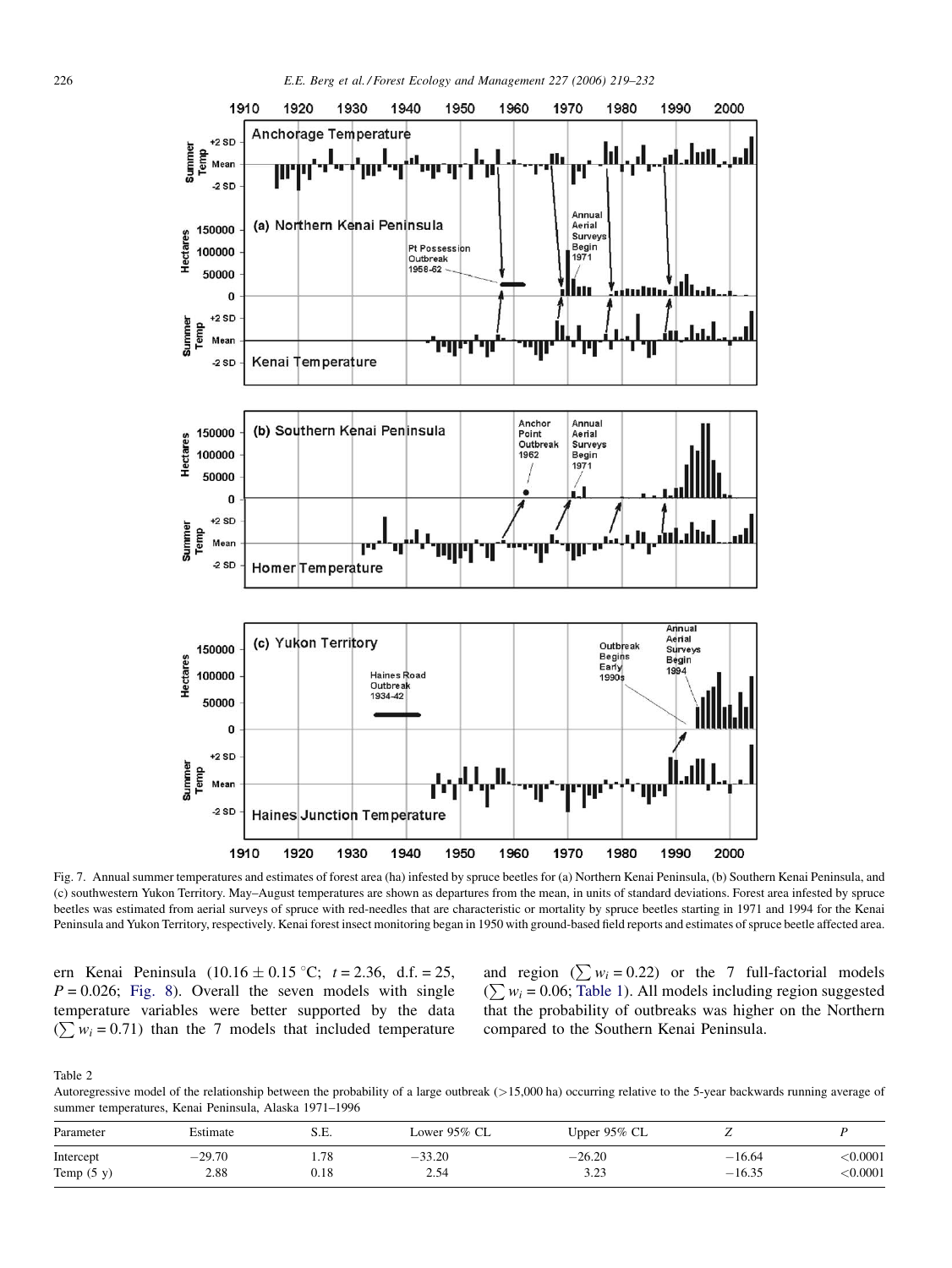<span id="page-8-0"></span>

5-year Running Mean of past Summer Temperatures (°C)

Fig. 8. Predicted probabilities of the occurrence of spruce beetle outbreaks (>15,000 ha forest area infested) in relation to mean summer temperatures (May–August) on the northern ( $\bigcirc$ ) and southern ( $\times$ ) Kenai Peninsula, Alaska, 1971–1996. Predicted probabilities were based on an autoregressive logistic regression model [\(Table 2](#page-7-0)).

# 4. Discussion

Our findings show that spruce beetle outbreaks have occurred frequently on the Kenai Peninsula, rarely in the Kluane region, and have been initiated and sustained by periods of 5–6 years of warm summer temperature. Our measurements of growth releases combined with historical documents suggest that prior to the 1990s outbreaks, the last massive outbreak of spruce beetles on the Kenai Peninsula occurred in 1870–1880s. Our tree growth chronologies further suggest that spruce among Kenai forests grew vigorously for decades following this outbreak until the 1950s when forest canopies began to close and competitively suppress annual growth of trees. When an unprecedented run of warm summers began in 1987, many trees were growing slowly in closed-canopy stands and were highly susceptible to an exhaustive outbreak.

#### 4.1. Regional differences in disturbance regimes

We found that spruce beetle disturbance regimes on the Kenai Peninsula were dramatically different from those of the Kluane region. Most of the 23 Kenai Peninsula forests had repeatedly experienced spruce beetle outbreaks over the past 250 years with a mean return interval of 52 years and evidence of thinnings across multiple stands in 1810s, 1850s, 1870– 1880s, 1910s, and 1970–1980s, which we interpret as regional spruce beetle outbreaks. Among the four Kluane stands we found strong evidence of a 1930–1940s outbreak in one stand, including still standing beetle-scarred snags, and weak evidence of this outbreak in the other three stands. In contrast to Kenai Peninsula forests, we found no evidence of regional spruce beetle outbreaks in the 18th or 19th century, suggesting that regional outbreaks were largely a 20th century phenomenon among the Kluane forests we sampled. This regional difference in disturbance regimes is probably attributable to regional differences in climate. In the Kluane region, the minimum daily temperature from December to February averaged  $-23.7 \pm 0.5$  °C (Haines Junction, 1949–2000;

[AHCCD, 2003\)](#page-11-0), which is close to the ambient temperature threshold of  $-24$  °C when survival of adult and larval spruce beetles in Alaska is unlikely unless protected by snow ([Miller](#page-12-0) [and Werner, 1987\)](#page-12-0) and much lower than the average minimum daily temperature on the Kenai Peninsula over the same time period (Kenai =  $-14.6 \pm 0.6$  °C, Homer =  $-8.3 \pm 0.6$  °C; [WRCC, 2005](#page-13-0)). [Garbutt \(2003\)](#page-12-0) noted that recent winters in Kluane, although not significantly warmer overall, have not experienced prolonged periods of extreme cold.

Conversely, the dry and warm summer climate and high incidence of lightning in the Kluane region appears to create a more active fire regime among white spruce forests compared to the relatively wet and cool summer climate of the Kenai Peninsula where lightning is rare ([Gabriel and Tande, 1983\)](#page-12-0). We found evidence of burned wood in all four of the mature white spruce stands we sampled in the Kluane region. This was unlike the Kenai Peninsula where only 1 of 23 sites showed signs of past fires and mature upland white spruce forests have typically not burned for more than 600 years ([Berg and](#page-11-0) [Anderson, 2006\)](#page-11-0). Fire likely reduces the proportion of spruce available to spruce beetles by keeping forests in earlier successional stages. Such forests contain a higher proportion of younger and more vigorously growing spruce which are less susceptible to attack by spruce beetles [\(Hard, 1985\)](#page-12-0). On the Kenai Peninsula, forests that burned in 1947 and 1969 experienced few outbreaks during the 1990s (E.E. Berg, U.S. Fish and Wildlife Service, unpublished data). In the continental climate of northwest Colorado, [Bebi et al. \(2003\)](#page-11-0) and [Kulakowski et al. \(2003\)](#page-12-0) similarly reported that stands of Engelmann spruce (Picea engelmanni) that burned in 1879 were far less susceptible to spruce beetle attack during a large 1940s outbreak than were unburned stands, which were wellstocked with large-diameter trees. Thus two factors – low winter temperatures and a disturbance regime dominated by frequent fire – appear to have limited spruce beetle populations at low levels in the Kluane region until the dramatic warming of summers through the 1990s.

# 4.2. A massive outbreak on the Kenai Peninsula in the 1870–1880s

Based on our analysis of tree rings, only the 1870–1880s outbreak approaches the 1990s outbreak in magnitude and size, with 17 of 23 sites showing signs of canopy thinning. Similar to the recent outbreak, tree mortality appeared to be most extensive among southern Kenai Peninsula forests. However, this outbreak did not appear to be as large as the 1990s outbreak which caused extensive spruce mortality across all 23 Kenai Peninsula sites. Reports from foresters and naturalists around the turn of the century provide evidence that a massive forest disturbance occurred in the region prior to 1900, although the cause of the disturbance was not recognized at the time. In 1904, forester William A. Langille (1868–1956) evaluated the forest resources on the Kenai Peninsula for a possible national forest reserve ([Rakestraw,](#page-12-0) [1981\)](#page-12-0). He found the forests of the Kenai Peninsula to be in very poor condition, especially the area north of the Kenai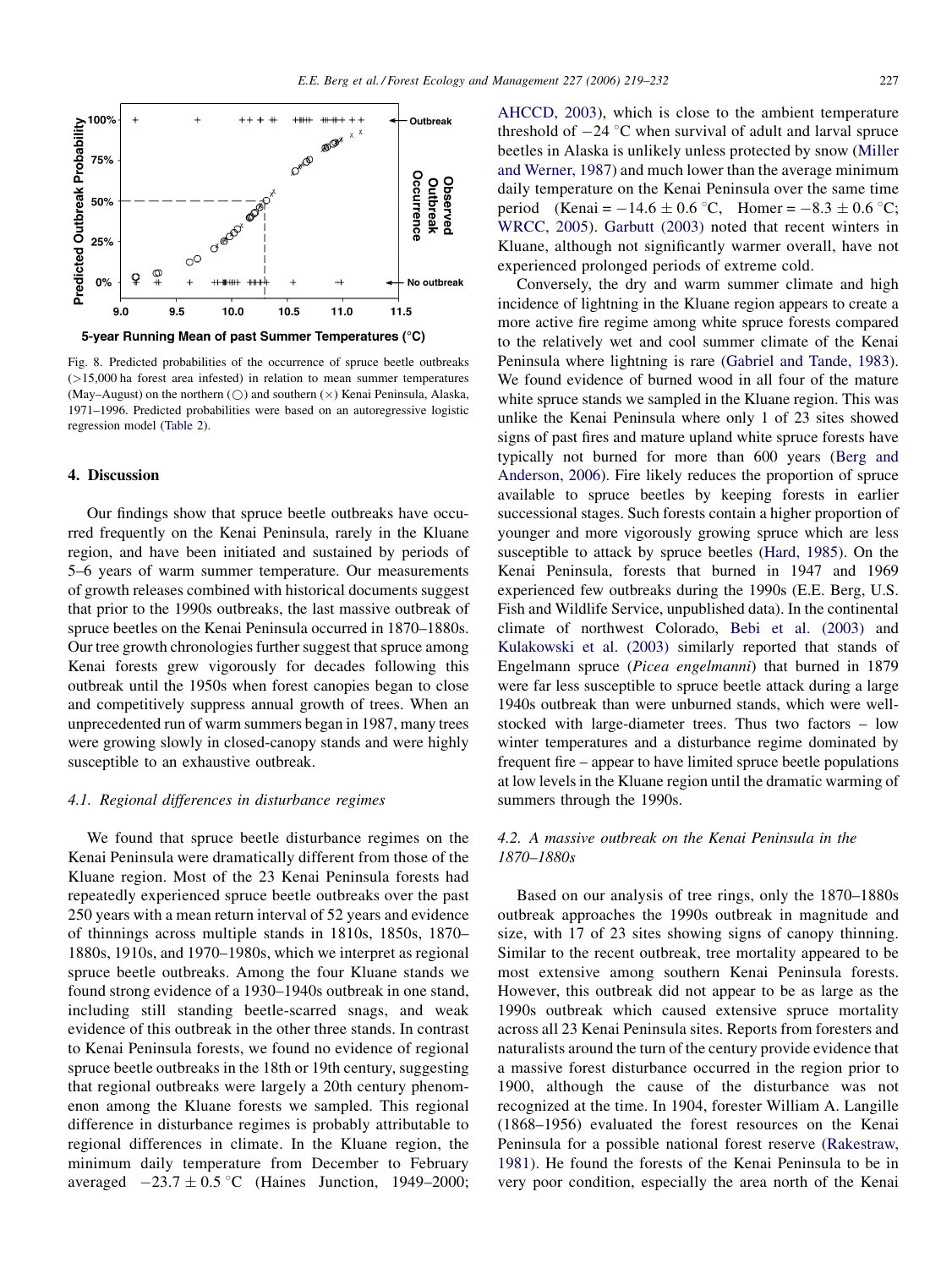River for which he noted, ''there is every evidence, indicated by old logs and decayed stumps of large size, that a prehistoric forest of greater proportions once existed, probably destroyed by fire before the Russian occupancy of the region'' ([Langille,](#page-12-0) [1904](#page-12-0)).

[Langille's \(1904\)](#page-12-0) observations along the north shore of Kachemak Bay in Homer (Coal Bay) also suggest a previous large-scale spruce beetle outbreak in the area, ''Along both shores of Coal Bay and on the elevated plateau between it and Cook Inlet, the forest condition is poor. While there is a fair stand of trees for the region they are practically all gone. Along the bay shore 40–60% of the older standing trees are dead, and on the high plateau 80–100% are dead but still standing, having all died about the same time. They are being succeeded by a new growth seemingly not as thrifty as their predecessors; those of today are very limby, short-bodied, and have a rapid taper. This growth has not yet grown to lumber size, the largest being only 12–14 in. in diameter, and without care their future is destruction by fire.''

Extensive dead forests around Kachemak Bay, as well as on the west side of Cook Inlet, were also mentioned briefly in accounts of the Harriman Alaska Expedition of 1899 by naturalist John Muir and forester Bernard Fernow who separately speculated that the mortality was due to ''showers of ashes and cinders'' from Iliamna volcano [\(Muir, 1938;](#page-12-0) [Burroughs and Muir, 1986\)](#page-12-0). However, we suggested that Langille, Muir, and Fernow had unknowingly observed the effects of the earlier widespread spruce beetle outbreak that we detected through growth releases of trees that survived the disturbance. We did not detect evidence of fire among mature spruce forests in the areas described by [Langille \(1904\)](#page-12-0)—fires are rare in upland white spruce in the region ([Berg and](#page-11-0) [Anderson, 2006](#page-11-0)) and largely concentrated in lowland stands of black spruce, which have a mean fire return interval of approximately 80 years [\(De Volder, 1999\)](#page-12-0). Also, Kachemak Bay lies approximately 100 km across Cook Inlet from Iliamna volcano, thus the inundation of forests by ''ashes and cinders'' seem unlikely. Although spruce beetles were not mentioned in these historical reports, we confirmed their presence near the Homer site described by Langille by a weathered snag with abundant spruce beetle egg galleries that we dated as dying in 1884. Furthermore, trees that we sampled with cross sections in the Homer area that survived the 1870– 1880s outbreak were estimated to have averaged  $9 \pm 5$  cm  $(S.D.)$  ( $n = 393$  trees) in diameter at the time of the outbreak, a size similar to the spruce that survived the 1990s outbreak in the same area.

## 4.3. Spruce beetle outbreaks and summer temperature

In this study, spruce beetles populations on the Kenai Peninsula grew from endemic to outbreak levels when summer temperatures over the previous 5–6 years were unusually warm; specifically, when the 5-year average summer temperature reached 10.3  $\degree$ C, the outbreak probability reached 50%. Spruce beetle outbreaks in the Kluane region also appeared to be initiated and maintained by periods of warm summer temperature, as evidenced by the 1994–2005 outbreaks following the unusually high summer temperatures from 1989 to 2004. Similarly the 1934–1942 outbreak in the Kluane region occurred during the extremely warm summers of the 1930s ([Szeicz and MacDonald, 1995; Wilson and](#page-12-0) [Luckman, 2003](#page-12-0)). Outbreaks of spruce beetles have also been attributed to localized forest disturbance such as windthrow, fire, logging, and construction [\(Werner et al., 1977\)](#page-13-0). For example, spruce beetle actively increased on the Kenai Peninsula following a large fire on the central Kenai Peninsula in 1947 and powerline and road construction near Soldotna and Homer in the early 1950s. However, these infestations remained localized to the immediate areas initially disturbed and did not expand into adjacent expanses of mature white spruce forest ([Furniss, 1950; Holsten, 1990](#page-12-0)). Thus runs of warm summers as demonstrated in this paper appear to be necessary for such local outbreaks of spruce beetles to become regionalized.

Periods of 5–6 years with warm summer temperatures likely resulted in spruce beetle outbreaks through a combination of increases in the rate of spruce beetle reproduction and drought-induced stress of trees. The life histories of spruce beetles have been found to be tightly governed by summer temperature. First, warm temperatures above  $14.5 \text{ °C}$  from late May to early June on the Kenai Peninsula lead to early adult emergence, attack, and breeding ([Werner and Holsten, 1985a\)](#page-12-0) which in turn provides spruce beetle larvae with a longer growing season to mature. Secondly, when phloem temperatures reach  $16.5^{\circ}$ C during the first and second larval instar stages (mid-June to mid-July), spruce beetle larvae on the Kenai Peninsula develop into adults in one rather than 2 years; a doubling of the maturation rate [\(Werner and Holsten, 1985a,b\)](#page-12-0). Similarly the cumulative number of hours with ambient temperature above  $17 \degree C$ ,  $40-$ 80 days after the peak flight of adults also predicted this increase in development rate [\(Hansen et al., 2001](#page-12-0)) which had no apparent effect on spruce beetle fecundity or brood survival [\(Hansen and Bentz, 2003](#page-12-0)). Direct solar radiation influences phloem temperature such that the number of summer days with cloud cover limits this maturation rate ([Werner and](#page-12-0) [Holsten, 1985a,b](#page-12-0)). Thirdly, warm weather may synchronize larval development and subsequent adult emergence, thereby increasing the number of spruce beetles simultaneously available to attack and overwhelm tree defenses, as has been found in mountain pine beetles (Dendroctonus ponderosae; [Powell and Logan, 2005\)](#page-12-0).

Spruce beetles concentrate their attack on mature spruce in the late spring when trees experience seasonal drought stress because cold or partially frozen soils retard water uptake and precipitation is normally low ([Hard, 1987\)](#page-12-0). Spruce on southfacing slopes are typically less prone to infestations by spruce beetles than spruce growing on north-facing slopes because of warmer soil temperatures [\(Hard, 1987](#page-12-0)). However, during warm summers, excessive heat causes drought stress of white spruce on south-facing slopes and can cause radial growth to slow [\(Barber et al., 2000, 2004\)](#page-11-0). Such slow growing trees are highly susceptible to mortality by spruce beetles ([Hard et al., 1983;](#page-12-0)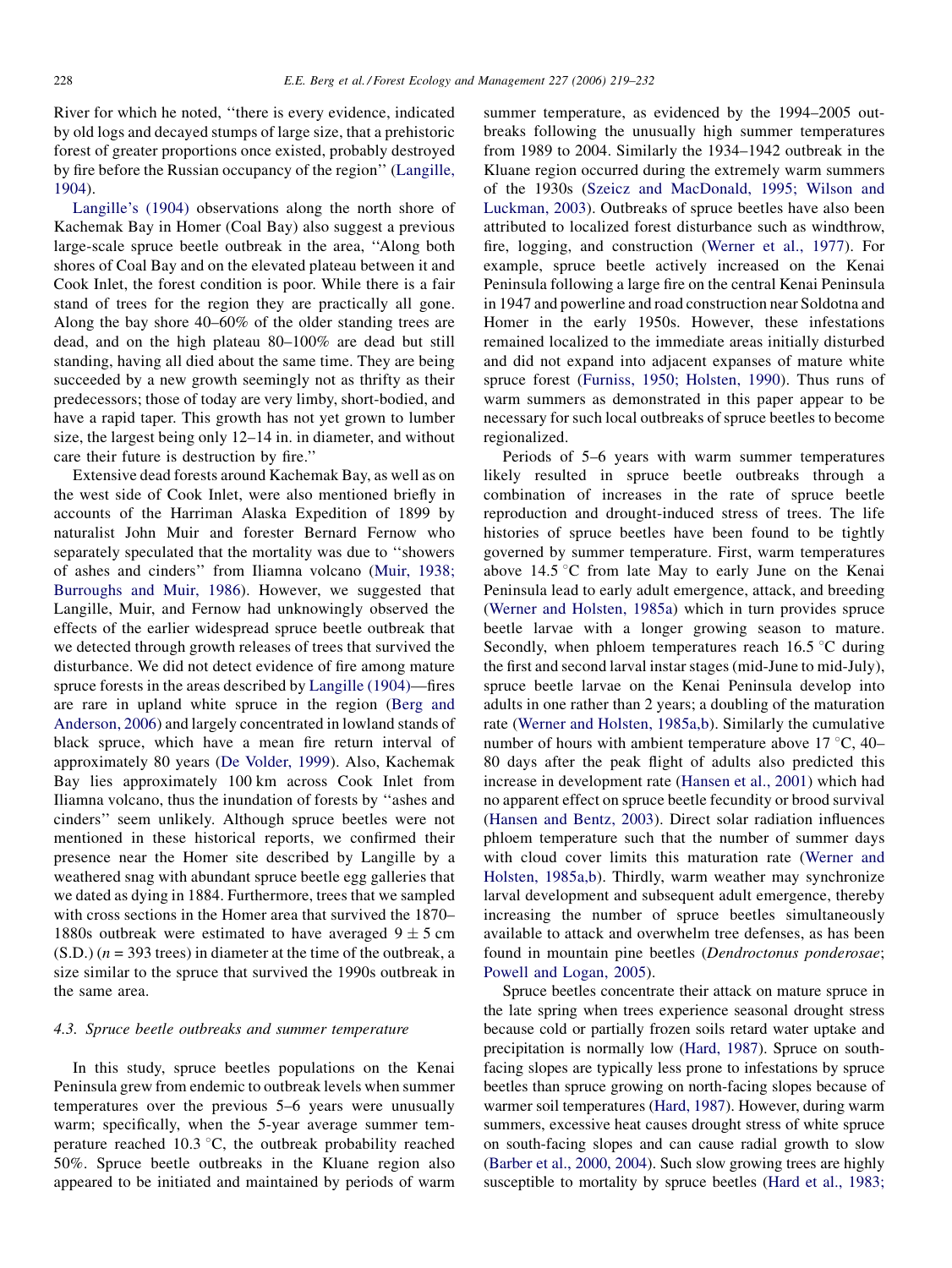[Hard, 1985; Doak, 2004\)](#page-12-0) because their moisture uptake is too low to produce oleoresin flows to overcome spruce beetle attacks (R.A. Werner, U.S. Forest Service, unpublished data). Both warm temperatures and drought have been pervasive among boreal forests in Alaska since the late 1960s [\(Klein et al.,](#page-12-0) [2005; Juday et al., 2005\)](#page-12-0) and have been associated with the widespread drying of ponds, falling water levels in closed basin lakes, and a proliferation of shrubs among wetlands on the Kenai Peninsula and interior Alaska ([Klein et al., 2005;](#page-12-0) [Riordan, 2005\)](#page-12-0). Such conditions may have led to widespread stress among mature white, Sitka, and Lutz spruce in the region and may well have played a substantial role in fueling the 1990s outbreak [\(Juday et al., 2005\)](#page-12-0).

Because summer temperatures are on average warmer in Kluane than the Kenai Peninsula, we suspect that temperatureinduced drought stress of host trees played a more important role in causing spruce beetle outbreaks in the Kluane region than did accelerated larval growth rates. However, not all spruce in Alaska responded to warming by decreasing radial growth, particularly at elevational treeline [\(Wilmking et al.,](#page-13-0) [2004](#page-13-0)). Thus we suggest that the effects of warming on moisture availability and host susceptibility to spruce beetle attack should be examined either through the direct monitoring of moisture in live trees or through indirect assessment of drought stress using the  ${}^{13}C/{}^{12}C$  stable isotope ratio in tree rings [\(Barber](#page-11-0) [et al., 2000, 2004](#page-11-0)).

Although a relationship between spruce beetle outbreaks and temperature has been suggested ([Juday et al., 2005\)](#page-12-0), our results indicate that outbreaks are initiated and sustained by relatively long periods of high summer temperature which facilitate both exponential population growth of beetles and widespread drought stress of host trees. Indeed, the 5–6-year period of summer temperature that best predicted outbreaks in our models corresponds with the 5-year increment of radial growth that best predicted which individual trees would be attacked and killed by spruce beetles ([Hard et al., 1983; Hard,](#page-12-0) [1985; Doak, 2004](#page-12-0)). The past outbreaks that we detected using dendrochronology also appeared to be associated with periods of warm summer temperature on the Kenai Peninsula. [Barber](#page-11-0) [et al. \(2004\)](#page-11-0) reconstructed the annual May–August temperature using tree rings from interior and south-central Alaska and found that the extremely warm summers from 1990s were potentially equaled in temperature only by the warm summers of 1834–1851 and 1862–1879. Thus long-term changes in spruce beetle populations as evidenced in this study by the large outbreaks of the 1850s, 1870–1880s, 1970s, and 1990s may have been driven in part by regional changes in temperature regimes over the past 200 years [\(Barber et al., 2004](#page-11-0)).

Our short-term model of the relationship between spruce beetle outbreaks and temperature fit the Kenai Peninsula data well from 1971 to 1996. The beetle-temperature relationship was decoupled after the peak year of the 1990s outbreak in 1996, presumably because the supply of susceptible host trees was exhausted [\(Werner et al., 2006\)](#page-13-0). Thus the availability of mature spruce likely governs whether warm temperature will elicit regional outbreaks of spruce beetles. The sequential outbreaks of the 1850s, 1870–1880s, and 1910s on the Kenai Peninsula may have similarly contributed to low beetle activity in ensuing decades by killing most mature spruce and leaving behind survivors that our data suggest experienced rapid growth well into the middle of the 20th century. This may have allowed forests in the region to escape outbreaks in the 1940s during a brief period of warming ([Barber et al., 2004](#page-11-0)) that our model suggested would have been sufficient to cause outbreaks on the Southern Kenai Peninsula. By the 1950s, forest canopies had begun to close, as evidenced by growth rates slowing to the long-term within-stand means ([Fig. 5\)](#page-6-0). Outbreaks again occurred on the Northern Kenai Peninsula, as our model predicted, in response to a brief warming period in the late 1950s and early 1960s [\(Holsten, 1990; Barber et al., 2004\)](#page-12-0). Although minor outbreaks were recorded around Anchor Point on the Southern Kenai Peninsula during this time ([Holsten,](#page-12-0) [1990](#page-12-0)), our detection of small, short-lived growth pulses across our southern sites suggests that spruce had matured broadly across the Kenai Peninsula and were again becoming susceptible to widespread outbreaks. A more pronounced warming and especially dry period in the late 1960s ([Holsten,](#page-12-0) [1990; Barber et al., 2004\)](#page-12-0) again fueled outbreaks across approximately 120,000 ha of forest on the Kenai Peninsula ([Holsten, 1990](#page-12-0)) but was apparently shut down in 1975 when the 5-year average of summer temperatures dropped to 9.9  $\degree$ C and remained below the threshold of  $10.3 \degree$ C through 1979. Thus the impoverished forests described by Langille in 1904 with small trees ("few trees suitable for  $12$  in.  $\times$   $12$  in. lumber") and low timber volumes (''typically 1000 board-feet/acre'') had spent a full century recovering from the 1870–1880s outbreak. When an 11-year run of above average summer temperatures got underway in 1987, all the conditions were in place for the storm of spruce beetle outbreaks that inundated south-central Alaska forests through the 1990s. We note, however, that summer temperatures in south-central Alaska were generally low from at least 1916, when the Anchorage temperature record began, through the 1950s [\(Fig. 7](#page-7-0)). This suggests that climate as well as spruce immaturity contributed to low beetle activity in the early-to-mid-20th century.

Our examination of spruce beetle outbreaks relative to temperature on the Kenai Peninsula spanned only a few outbreaks (early 1970s, 1980s, 1990s) and a relatively brief period when annual summer temperatures were consistently above the 200-year average [\(Barber et al., 2004\)](#page-11-0). Therefore, our parameter estimates of the relationship between summer temperature and the occurrence of outbreaks may not be robust and models based on a wider range of temperatures and greater number of outbreaks (spatially, temporally, or both) are needed. To this end, we are currently examining our long-term data on growth releases relative to long-term proxy records of summer temperature in the region. This was outside the scope of this paper because such analyses are complicated by lags between spruce beetle reproduction, tree mortality, and growth release of surviving trees and the attenuating effects of outbreaks on the subsequent availability of mature spruce for breeding. However, we feel that such models will be particularly useful in helping predict when the next large outbreak will likely occur in southcentral Alaska and other parts of the state.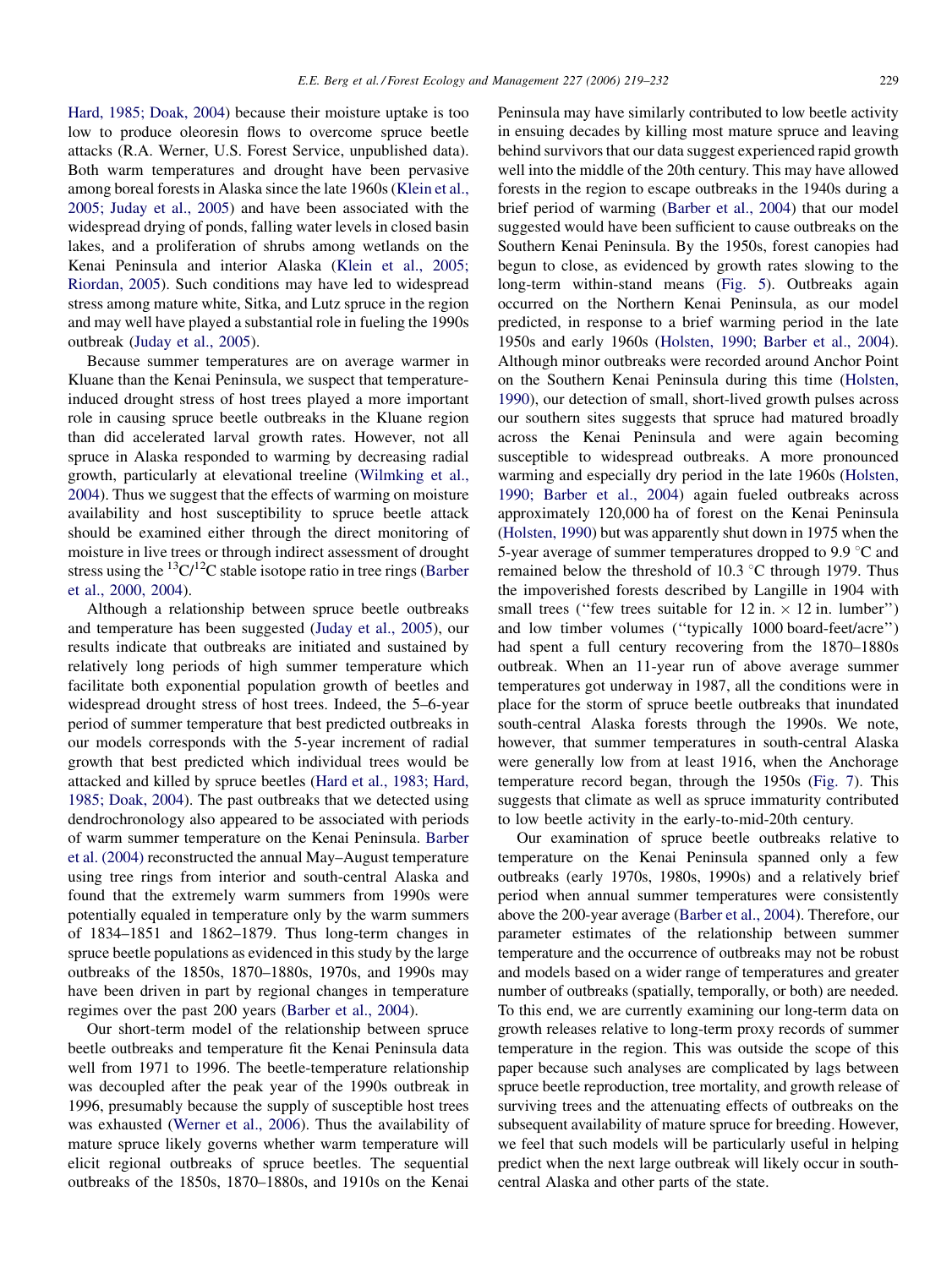### <span id="page-11-0"></span>5. Conclusions

Recently, massive outbreaks of bark beetles have simultaneously infested conifer forests across western North America with the intensity, extent, and distribution of many of these events seemingly outside the normal range of historic variation [\(Logan and Powell, 2005\)](#page-12-0). During the late 20th century summer temperatures warmed dramatically, particularly in northern forests (ACIA, 2004; Barber et al., 2004), and appear to explain the occurrence of the recent massive outbreaks of spruce beetles on the Kenai Peninsula and probably in the Yukon Territory as well. If this warming trend persists, spruce beetle outbreaks may continue to increase in their frequency and intensity and expand into areas and to tree species that have been uncommonly infested [\(Juday et al.,](#page-12-0) [2005](#page-12-0)). Our study suggests that spruce beetle outbreaks have occurred on average every 52 years among mature spruce forests on the Kenai Peninsula, thus we should anticipate additional large-scale outbreaks in the future. However, regional outbreaks in the Kluane region to our estimation have been extremely rare over the past 250 years. Although we detected a massive regional outbreak in the 1870–1880s on the Kenai Peninsula, the massive 1990s outbreaks appeared to exceed even this outbreak in both magnitude and intensity with all sites thinned extensively. Thus the large outbreaks in both the Kenai Peninsula and the Kluane areas from 1994 to 2004 may be relatively anomalous events over the past 250 years and, with continued warming, a possible foreshadowing of future large-scale outbreaks in interior and southeast Alaska where the few recorded infestations have to date been small ([Holsten, 1990](#page-12-0)).

More sophisticated models than we have provided in this paper would be useful to help predict the location, intensity, and spread of spruce beetle outbreaks given different warming scenarios. Models of population growth that incorporate relationships between climate and spruce beetle development rates [\(Werner and Holsten, 1985a,b; Hansen et al., 2001\)](#page-12-0) and winter survival [\(Miller and Werner, 1987\)](#page-12-0) may be particularly useful in predicting more precisely how outbreaks may spread in range with continued warming. For mountain pine beetles, [Logan and Powell \(2001\)](#page-12-0) used such population models (Bentz et al., 1991; Logan and Bentz, 1999) in conjunction with spatial data on temperature and predicted that a warming of  $2.5 \text{ }^{\circ}\text{C}$ associated with a doubling of atmospheric  $CO<sub>2</sub>$  would expand the range of outbreaks by  $7^\circ$  north in latitude and cause infestations in jack pines (Pinus banksiana) which are currently not a host of mountain pine beetles. Some of their predictions have come close to reality as the mountain pine beetle recently expanded its range northward to within 50 km of the nearest jack pines ([Logan and Powell, 2005\)](#page-12-0).

Applying an advanced understanding of the dynamic relationships between forest insects and their tree hosts in predictive models will therefore be important in forecasting future disturbances with sufficient warning so that appropriate responses can be implemented ([Logan et al., 2003\)](#page-12-0). However, considering the magnitude and intensity of recent forest insect outbreaks in North America, developing and implementing effective responses will be extremely challenging and may require innovative policies that address both the causes and effects of outbreaks. Such policies will need to be developed through an understanding of disturbance ecology of the forest system of interest [\(Schoennagel et al., 2004](#page-12-0)) and cooperation among scientists, policy makers, and the public if they are to reach a balance between protecting public property and safety, maintaining key ecological functions, and sustaining the socioeconomic benefits of forests.

# Acknowledgements

Field and laboratory work was carried out by Heide Appe, Candace Cartwright, Loren Cota, Doug Fisher, Mike Gracz, Archer Larned, Eric Meester, Lisa Portune and Pamela Russell from the Kenai National Wildlife Refuge; Richard Greer and Bruce Sundbo from Kluane National Park and Reserve; and Elizabeth Hofer of the Arctic Institute of North America. The staffs of the Kenai National Wildlife Refuge and Kluane National Park and Reserve provided valuable logistical support. Tom Swetnam of the Laboratory of Tree-Ring Research, University of Arizona, provided guidance for post-doctoral work of Chris Fastie. Carl Schwarz of Simon Fraser University suggested the logistic regression modeling approach. Rod Garbutt of the Pacific Forestry Centre, Victoria, provided plot and aerial survey data. Bill Miller of Environment Canada, Whitehorse, and Brian Luckman of the University of Western Ontario provided Yukon climate data. Amy Miller, Richard Werner, Mal Furniss, and two anonymous reviewers made many valuable suggestions that improved earlier versions of the manuscript.

## References

- ACIA [Arctic Climate Impact Assessment], 2004. Impacts of a warming Arctic: Arctic climate impact assessment. Cambridge University Press, Cambridge.
- AHCCD [Adjusted Historical Canadian Climate Data], 2003. Rehabilitated precipitation and homogenized temperature data sets, version 2003. Climate Monitoring and Data Interpretation Division, Climate Research Branch, Meteorological Service of Canada. September 2005. Available at [http://](mailto:edward_berg@fws.gov) [www.cccma.bc.ec.gc.ca/hccd/index.shtml.](mailto:edward_berg@fws.gov)
- Allison, P.D., 1999. Logistic Regression Using the SAS System: Theory and Application. SAS Institute Inc., Cary, North Carolina.
- Barber, V.A., Juday, G.P., Finney, B.P., 2000. Reduced growth of Alaska white spruce in the twentieth century from temperature-induced drought stress. Nature 405, 668–673.
- Barber, V.A., Juday, G.P., Finney, B.P., Wilmking, M., 2004. Reconstruction of summer temperatures in interior Alaska from tree-ring proxies: evidence for changing synoptic climate regimes. Clim. Change 63, 91–120.
- Bebi, P., Kulakowski, D., Veblen, T.T., 2003. Interactions between fire and spruce beetles in a subalpine Rocky Mountain forest landscape. Ecology 84, 362–371.
- Berg, E.E., Anderson, R.S., 2006. Fire history of white and Lutz spruce forests on the Kenai Peninsula, Alaska over the last two millennia as determined from soil charcoal. For. Ecol. Manage. 227, 275–283.
- Bentz, B.J., Logan, J.A., Amman, G.D., 1991. Temperature dependent development of the mountain pine beetle and simulation of its phenology. Can. Entomol. 5, 1083–1094.
- Burnham, K.P., Anderson, D.R., 2002. Model Selection and Multimodel Inference: a Practical Information-theoretic Approach, 2nd ed. Springer-Verlag, New York.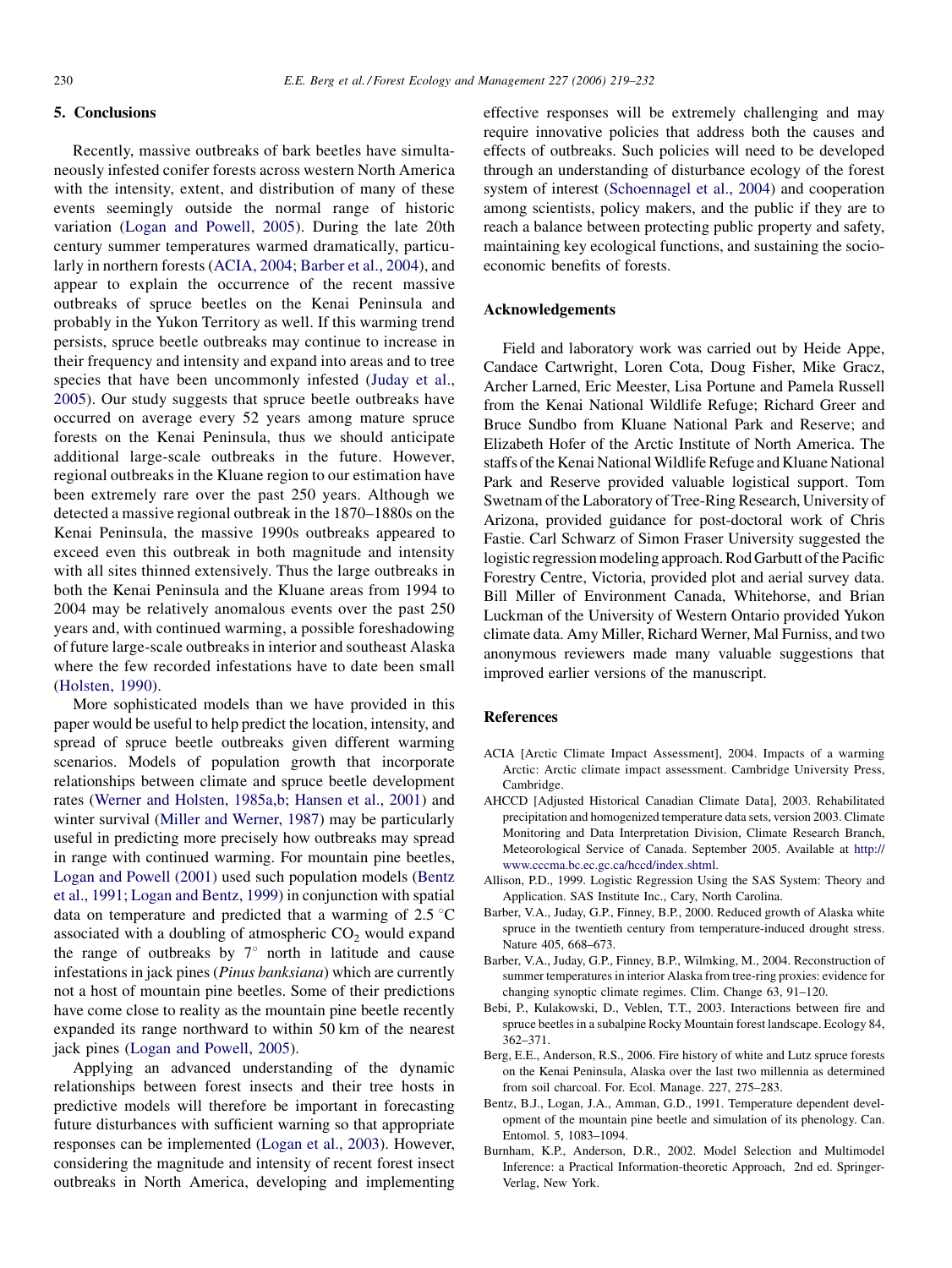- <span id="page-12-0"></span>Burroughs, J., Muir, J., 1986. Alaska: The Harriman Expedition, 1899. Dover, New York.
- De Volder, A.D., 1999. Fire and climate history of lowland black spruce forests, Kenai National Wildlife Refuge, Alaska. Thesis, Northern Arizona University, Flagstaff.
- Doak, P., 2004. The impact of tree and stand characteristics on spruce beetle (Coleoptera: Scolytidae) induced mortality of white spruce in the Copper River Basin, Alaska. Can. J. For. Res. 34, 810–816.
- Downing, G.L., 1957. The recent history of destructive forest insect activity in Alaska. U.S. For. Ser., Alaska For. Res. Cent., For. Insect Sur. Rep. 1, Juneau, Alaska.
- Environment Canada, Parks, 1987. Kluane National Park resource description and analysis. Natural Resource Conservation Section, Environment Canada, Parks, Prairie and Northern Region, Canada, 2 volumes.
- Francis, S., 1996. Fire history of the Shakwak Trench. Thesis, University of British Columbia, Vancouver.
- Furniss, R.L., 1950. Forest Insect Situation in Alaska. U.S. For. Ser., For. Insect Lab, Portland, Oregon.
- Gabriel, H.W., Tande, G.F., 1983. A regional approach to fire history in Alaska. Bur. Land Manage. Tech. Rep. 9, Anchorage, Alaska.
- Garbutt, R., 2003. Yukon 2002 Forest Health Report. Can. For. Ser., Pac. For. Res. Cent., Victoria, British Columbia.
- Garbutt, R., 2005. Yukon 2004 forest health report. Can. For. Ser., Pac. For. Res. Cent., Victoria, British Columbia.
- Hansen, E.M., Bentz, B.J., 2003. Comparison of reproductive capacity among univoltine, semivoltine, and re-emerged parent spruce beetles (Coleoptera: Scolytidae). Can. Entomol. 135, 697–712.
- Hansen, E.M., Bentz, B.J., Turner, D.L., 2001. Temperature-based model for predicting univoltine brood proportions in spruce beetle (Coleoptera: Scolytidae). Can. Entomol. 133, 827–841.
- Hard, J.S., 1985. Spruce beetles attack slowly growing spruce. For. Sci. 31, 839– 850.
- Hard, J.S., 1987. Vulnerability of white spruce with slowly expanding lower boles on dry, cold sites to early seasonal attack by spruce beetles in south central Alaska. Can. J. For. Res. 17, 428–435.
- Hard, J.S., Holsten, E.H., Werner, R.A., 1983. Susceptibility of white spruce to attack by spruce beetles during the early years of an outbreak in Alaska. Can. J. For. Res. 13, 678–684.
- Harrington, R., Fleming, R.A., Wolword, I.P., 2001. Climate change impacts on insect management and conservation in temperate regions: can they be predicted? Agric. For. Entomol. 3, 233–240.
- Hawkes, B.C., 1983. Fire history and management study of Kluane National Park. Can. For. Ser., Pac. For. Res. Cen., Victoria, British Columbia.
- Holmes, R.L., Adams, R.K., Fritts, H.C., 1986. Quality control in crossdating, a users manual for program COFECHA. In: Holmes, R.L., Adams, R.K., Fritts, H.C. (Eds.), Tree-ring chronologies of western North America: California, eastern Oregon and northern Great Basin. Chronology Series VI, Laboratory of Tree-Ring Research, University of Arizona, Tucson, pp. 41–49.
- Holsten, E.H., 1990. Spruce beetle activity in Alaska 1920–1989. U.S. For. Ser. For. Pest Manage. Tech. Rep. R10-90-18, Anchorage, Alaska.
- Holsten, E., Hennon, P., Trummer, L., Schultz, M., 2001. Insects and diseases of Alaskan forests. U.S. For. Ser. Alaska Reg. Tech. Rep. R10-TP-87, Anchorage, Alaska.
- Holsten, E.H., Thier, R.W., Munson, A.S., Gibson, K.E., 1999. The Spruce Beetle. U.S. For. Ser. For. Insect and Disease Leaflet 127, Washington, DC.
- Juday, G.P., Barber, V., Vaganov, E., Rupp, S., Sparrow, S., Yarie, J., Linderholm, H., Berg, E., D'Arrigo, R., Duffy, P., Eggertsson, O., Furyaev V.V., Hogg, E.H., Huttunen, S., Jacoby, G., Kaplunov, V.Ya., Kellomaki, S., Kirdyanov, A.V., Lewis, C.E., Linder, S., Naurzbaev, M.M., Pleshikov, F.I., Runesson, U.T., Savva, Yu.V., Sidorova, O.V., Stakanov, V.D., Tchebakova, N.M., Valendik, E.N., Vedrova, E.F., Wilmking, M., 2005. Forests, land management, agriculture. In: Arctic Climate Impact Assessment. Arctic Council. Cambridge University Press, pp. 781–862 (Chapter 14).
- Klein, E., Berg, E.E., Dial, R., 2005. Wetland drying and succession across the Kenai Peninsula Lowlands, south-central Alaska. Can. J. For. Res. 35, 1931–1941.
- Kulakowski, D., Veblen, T.T., Bebi, P., 2003. Effects of fire and spruce beetle outbreak legacies on the disturbance regime of a subalpine forest in Colorado. J. Biogeogr. 30, 1445–1456.
- Langille, W.A., 1904 The proposed forest reserve on the Kenai Peninsula, Alaska, October–December 1904. Chugach file, RG 95, National Archives, Washington, DC.
- Logan, J.A., Bentz, B.J., 1999. Model analysis of mountain pine beetle seasonality. Environ. Entomol. 28, 924–934.
- Logan, J.A., Powell, J.A., 2001. Ghost forests, global warming, and the mountain pine beetle (Coleoptera: Scolytidae). Am. Entomol. 47, 160– 173.
- Logan, J.A., Powell, J.A., 2005. Ecological consequences of climate change altered forest insect disturbance regimes. Available on the Utah State University website at: [http://www.usu.edu/beetle/publications\\_bark\\_bee](http://dx.doi.org/10.1016/j.foreco.2006.02.042)[tle.htm.](http://dx.doi.org/10.1016/j.foreco.2006.02.042)
- Logan, J.A., Régnière, J., Powell, J.A., 2003. Assessing the impacts of global warming on forest pest dynamics. Front. Ecol. Environ. 1, 130–137.
- Miller, K.L., Werner, R.A., 1987. Cold-hardiness of adult and larval spruce beetles Dendroctonus rufipennis(Kirby) in interior Alaska. Can. J. Zool. 65, 2927–2930.
- Muir, J., 1938. John of the Mountains: the Unpublished Journals of John Muir. Houghton Mifflin, Boston, Massachusetts.
- Nijhuis, M., 2004. Global warming's unlikely harbingers. High Country News 36, 8–12 14.
- Powell, J.A., Logan, J.A., 2005. Insect seasonality: circle map analysis of temperature-driven life cycles. Theor. Popul. Biol. 67, 161–179.
- Rakestraw, L.W., 1981. A history of the United States Forest Service in Alaska. The Alaska Historical Society for the Alaska Historical Commission and the Alaska Region. U.S. For. Ser, Anchorage, Alaska.
- Riordan, B., 2005. Using remote sensing to examine changes of closed-basin surface water area in interior Alaska from 1950 to 2002. Thesis, University of Alaska, Fairbanks.
- Ross, D.W., Daterman, G.E., Boughton, J.L., Quigley, T.M., 2001. Forest health restoration in south-central Alaska: a problem analysis. U.S. For. Ser. Gen. Tech. Rep. PNW-GTR-523, La Grande, Oregon.
- Ross, S.M., 1988. A First Course in Probability, 3rd ed. Macmillan, New York.
- Rowe, J.S., Scotter, G.W., 1983. Fire in the boreal forest. Quat. Res. 3, 444–464.
- Safranyik, L., Simmons, C., Barclay, H.J., 1990. A conceptual model of spruce beetle population dynamics. Forestry Canada, Pac. For. Cent., Info. Rep. BC-X-316, Victoria, British Columbia.
- Schmid, J.M., Frye, R.H., 1977. Spruce beetle in the Rockies. U.S. For. Ser. Gen. Tech. Rep. RM-49, Fort Collins, Colorado.
- Schoennagel, T.L., Veblen, T.T., Romme, W.H., 2004. The interaction of fire, fuels and climate across Rocky Mountain forests. BioScience 54, 661–676.
- Stokes, M.A., Smiley, T.L., 1968. An Introduction to Tree-ring Dating. University of Chicago Press. Reprinted 1996, University of Arizona Press, Tucson.
- Szeicz, J.M., MacDonald, G., 1995. Dendroclimatic reconstruction of summer temperatures in northwestern Canada since A.D. 1638 based on agedependent modeling. Quat. Res. 14, 257–266.
- U.S. Forest Service, 2004. Forest health conditions in Alaska, 2003. U.S. For. Ser. Gen. Tech. Rep. R10-TP-123, Anchorage, Alaska.
- U.S. Forest Service, 2005. Forest health conditions in Alaska, 2004. U.S. For. Ser. Protection Rep. R10-PR-3, Anchorage, Alaska.
- Veblen, T.T., Hadley, K.S., Reid, M.S., Rebertus, A.J., 1991a. Methods of detecting past spruce beetle outbreaks in Rocky Mountain subalpine forests. Can. J. For. Res. 21, 242–254.
- Veblen, T.T., Hadley, K.S., Reid, M.S., Rebertus, A.J., 1991b. The response of subalpine forests to spruce beetle outbreak in Colorado. Ecology 72, 213– 231.
- Veblen, T.T., Hadley, K.S., Nel, E.M., Kitzberger, T., Reid, M., Villalba, R., 1994. Disturbance regime and disturbance interactions in a Rocky Mountain subalpine forest. J. Ecol. 82, 125–135.
- Werner, R.A., Holsten, E.H., 1985a. Factors influencing generation times of spruce beetles in Alaska. Can. J. For. Res. 15, 438–443.
- Werner, R.A., Holsten, E.H., 1985b. Effect of phloem temperature on development of spruce beetles in Alaska. In: Safranyik, L. (Ed.), The role of the host in the population dynamics of forest insects. Proc. IUFRO Conf.